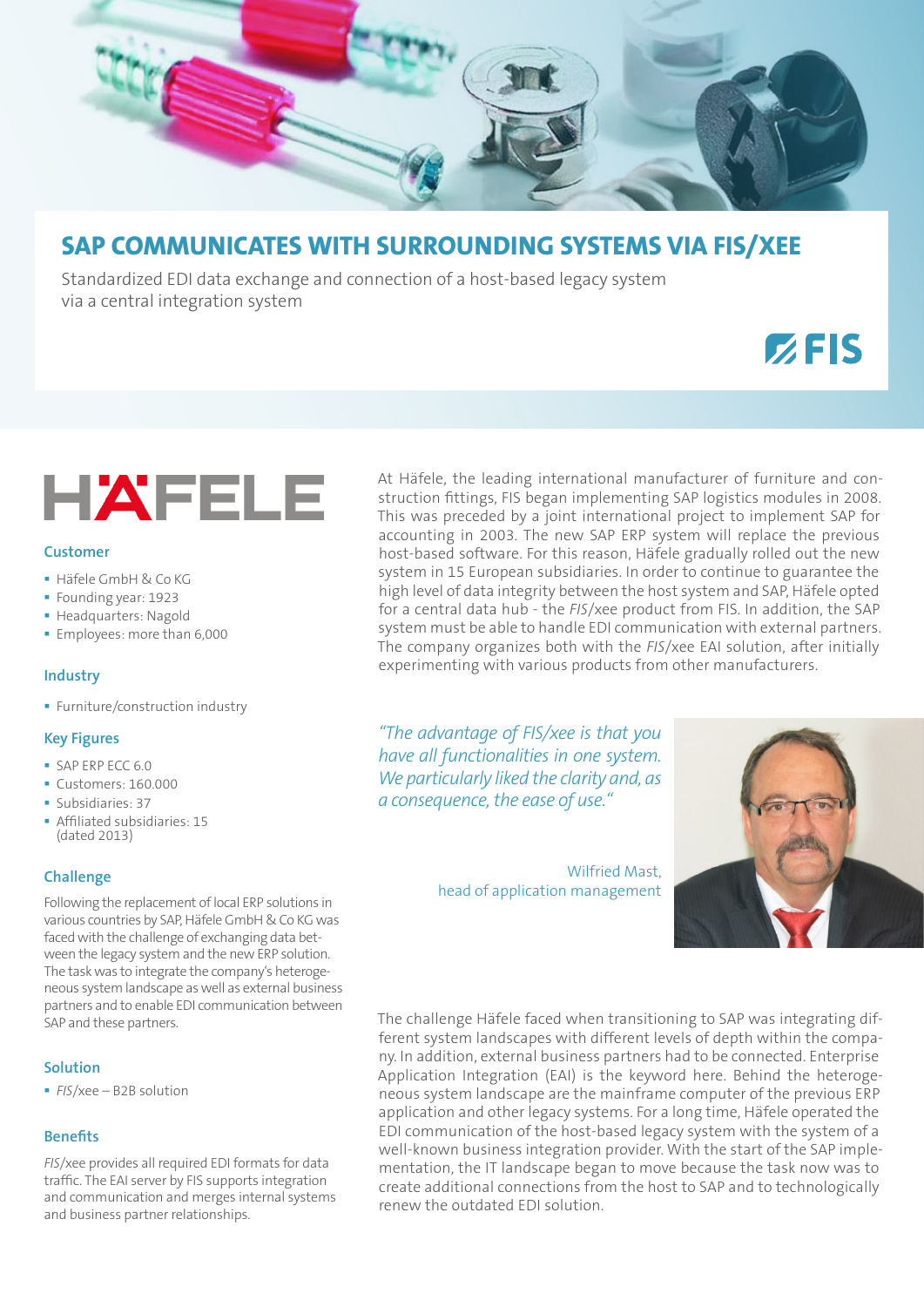As a result, the company has relied on *FIS*/xee, the EAI server from FIS, to connect various systems since the beginning of 2011. It supports Häfele in the various integration and communication tasks and brings internal system landscapes and business partner relationships together quickly, securely and efficiently via its flexible platform.

# **Clear monitoring**

"The advantage of *FIS*/xee is that all functionalities can be found in one system," says Wilfried Mast, Head of Application Management at Häfele. "We particularly liked the clarity and the ease of use in the SAP interface as well as the high level of integrity in SAP." The Häfele employees got familiar with the transactions of the *FIS*/xee integration system straight away and with little training effort. Monitoring, administration and configuration via SAP transactions make *FIS*/xee easy to use.

In other systems, users sometimes have to call several applications in parallel in order to view incoming and outgoing messages and solve problems. In *FIS*/xee, a mouseclick is all you need. This is an invaluable advantage because it can be used in several time zones.

#### **Data retention in SAP**

*FIS*/xee users at Häfele can directly access the "payload", i.e. the user data, by using the transmission log. In addition, the mappings can be called from the SAP database and adapted in the FIS Workbench from here. "The FIS Workbench is characterized by its ability to react quickly and solve complex problems," says Günter Reichardt, responsible for EDI communication. "The FIS Workbench can be used to implement all formats starting with the standard EDI or B2B messages via EDIFACT, XML or CSV up to individual formats."

#### **Host system is replaced step by step**

In day-to-day business, the host and the SAP system exchange master and transaction data at Häfele. The nightly host jobs deliver bills of material, material data and purchase orders to *FIS*/xee. *FIS*/xee then transmits them to the central SAP system, which is centrally located in Nagold, Germany, for all countries. The amount of data is decreasing almost monthly as Häfele is gradually changing over its international subsidiaries to SAP. Until the current host system is finally replaced, however, SAP must continue to import and process master data from the host.

If the data distributed internally with *FIS*/xee becomes less and less, the EAI interface for the EDI data transfer with external partners is increasingly used. Häfele mainly uses Telebox X.400 for EDI data exchange. The *FIS*/xee system collects the data there and converts it into SAP IDoc and into the format to be processed by the host. Of course, *FIS*/xee provides standard data exchange methods such as Telebox  $X.400$ , OFTP, FTP(s), SFTP, http(s) and e-mail. Furthermore, it is possible to exchange messages via EDIINT AS2, Web service and database.



Häfele, the leading international manufacturer of furniture and construction fittings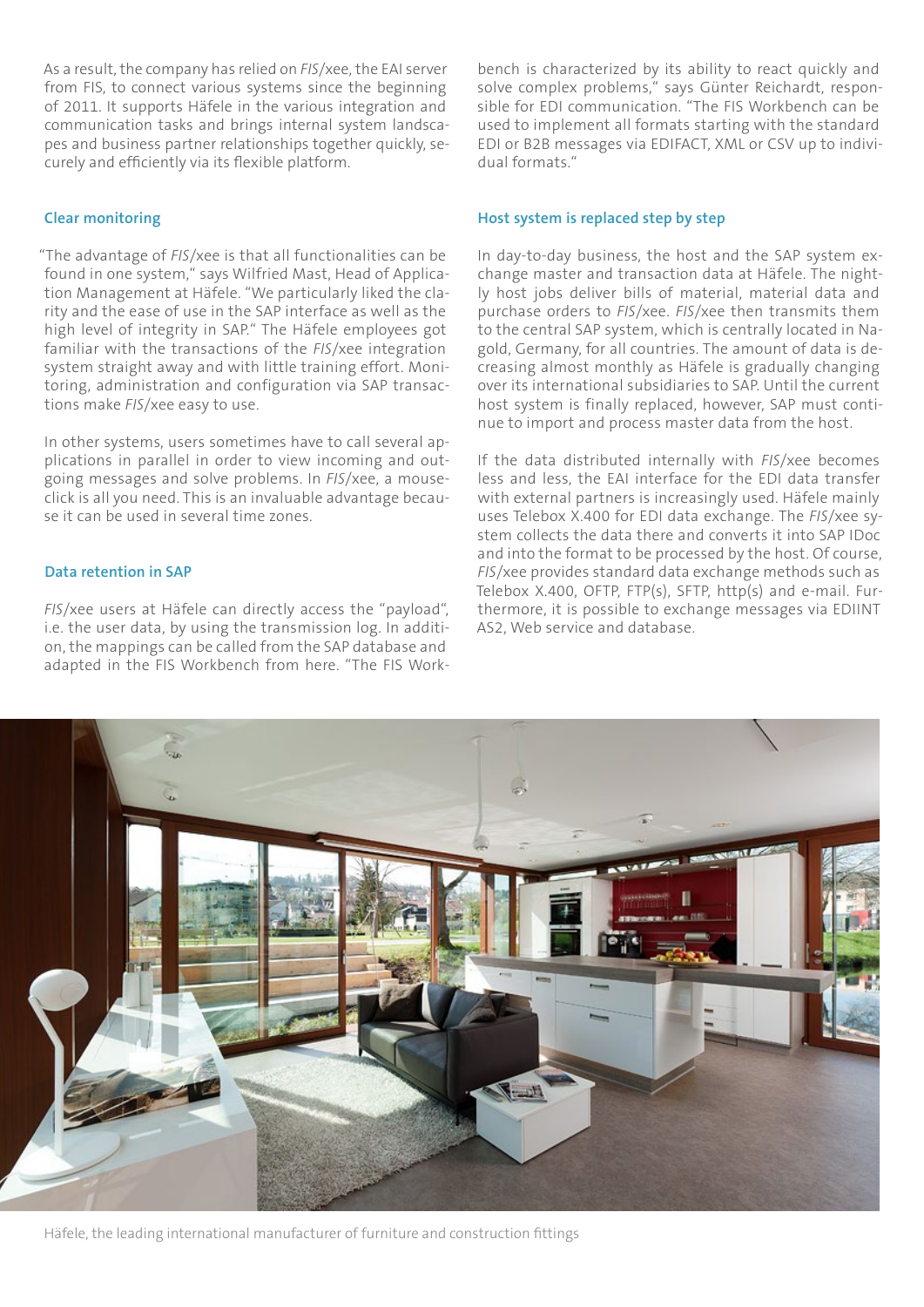#### **Active interface monitoring**

For Günter Reichardt, another important function of the FIS integration system is the active interface monitoring. In case of defined events, an e-mail with all required information is sent automatically. As a result, manual monitoring is no longer necessary. "This allows our IT administration to react even faster to problems and consequently ensure smooth partner communication," says Günter Reichardt.

#### **Automated business processes**

Until June 2013, 15 international subsidiaries had been connected to the host via *FIS*/xee on the central SAP system. Many of these subsidiaries, such as Australia or Mexico, use the FIS EAI solution to implement their B2B requirements - with a strong upward trend. A special interface for Mexico (CFD - Comprobantes Fiscales Digitales), for instance, was implemented in the first half of 2013. Furthermore, EDI partners were connected to the SAP system via *FIS*/xee for Häfele Australia. You can now electronically map the complete "ORDER-TO-CASH" process with your customers. FIS supported the IT teams on site with training courses so that they could independently integrate external business partners into their system in the future.

"The know-how transfer in the area of *FIS*/xee was important to Häfele for two reasons," says Wilfried Mast. "On the one hand, our colleagues in Australia and New Zealand can react quickly despite the time difference. On the other hand, EDI is one of the core competencies of the IT team, which we would like to keep in-house."



Minifix - a HÄFELE patent

*"To us, an important function of the EDI converter by FIS GmbH is the active interface monitoring. As a result, we can inform our EDI partners immediately on an unprocessed transmission. This enables our IT department to react even faster to errors."* 

> Günter Reichardt, Communication manager

#### **EAI system integrated in SAP**

"In summary, the successful integration of the *FIS*/xee system in SAP has made the changeover very easy for our employees," says Wilfried Mast. "All important actions can be completely executed via SAP".

SAP transactions are used for monitoring, configuration and administration. The user is therefore in their familiar environment. Data and converter settings are saved directly in the SAP system so that no additional data backup or archiving is required.

System administration and monitoring are directly integrated in the SAP system and are called via SAP transactions. The *FIS*/xee transmission log clearly displays the message traffic and offers the possibility to design the view dynamically and individually. Consequently, a global company like Häfele can implement B2B connections completely in SAP by using a central architecture.